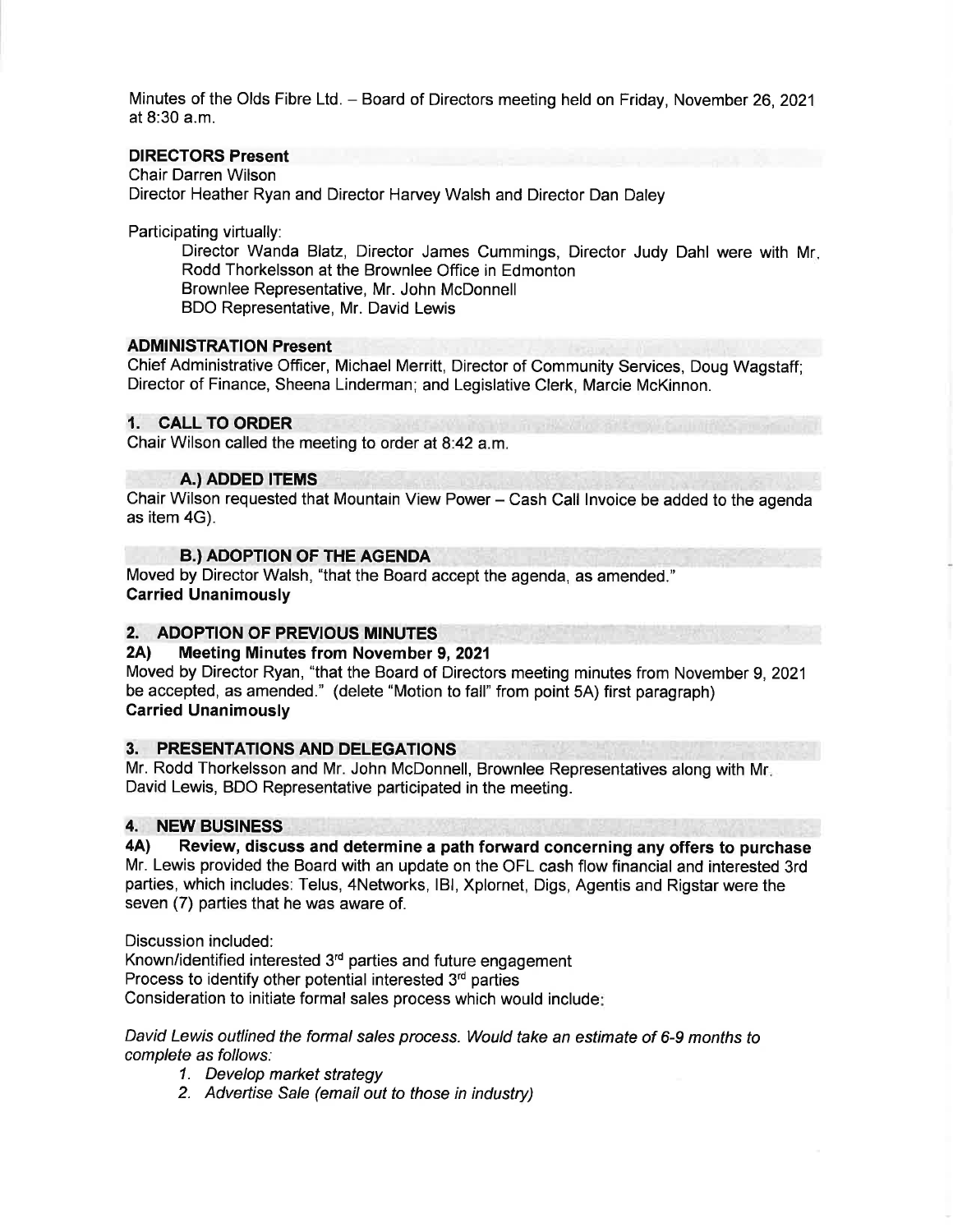- 3. Obtain Offers
- 4. Non-disclosure agreements and negotiations
- 5. 60-90 days to finalize and close transaction

Director Daley left the meeting at 9:13 a.m.

Discussion continued with:

6. Costs/fees

Fee structure would be combination of fixed monthly fee and % of final offer price. If BDO acts as agent and based on previous work to date, some efficiencies would be achieved with existing financial data and analysis. However, a 6-9 month time line is still most likely scenario.

Director Daley rejoined the meeting at 9:20 a.m.

Discussion continued with the following board observations:

- Costs during Formal Sales Process OFL Board admin support; OFL staffing
- Two sets of financial records; consolidate corporate and Non-Profit for proper analysis
- Run MCC for two years to obtain financials reflective of new structure
- **Recruitment for Board of Directors, if operating for extended period**
- $\bullet$  No capital exists for growth, maintenance or updating  $-$  a lot of maintenance has been deferred and needs to be completed (est. \$130,000 + )
- $\bullet$  No funds for emergency Town would be expected to cover cash shortfalls
- validity of assumptions of revenue, growth and expenses ò.
- With a new Board of Directors should this decision be made at this time?
- Current state of the business is fragile in a highly competitive sector
- Town to refinance, could help the'look'of OFL

Director Dahl and Mr. Thorkelsson left the meeting at 10:13 a.m

Mr. Thorkelsson rejoined meeting at 10:18 a.m.

Director Blatz left the meeting at 10:18:a.m.

Director Dahl rejoined meeting at 10:19 a.m.

Director Blatz rejoined meeting at 10:21 a.m.

Assets exist in both financials - divided in receivership; hard assets went with OFL, the soft assets such as the lease of the land with the building went to the Town. The Town owns the shares of OFL, the Loan that was previously to Ol is now the Town of Olds responsibility. Although this is dependent on how the Town of Olds decides to structure the transfer of assets.

### CAO Merritt comments and observations:

A prospectus/synopsis document may be helpful to assist the OFL Board in the decisionmaking process going forward Consider cost of full sales process versus reward/risk and impact to earnings Obsolescence/redundancy of existing technology is a concern Repair and maintenance cost required for existing infrastructure Capital/funding constraints in the context of growth opportunities and continuing to operate Composition and Board representation/structure if long term operation

Expansion of OFL – is the cost to the MCC? Means a bigger debt in the end Mr. Thorkelsson indicated if going to a sales process, to keep the accounting (financial statements) simple.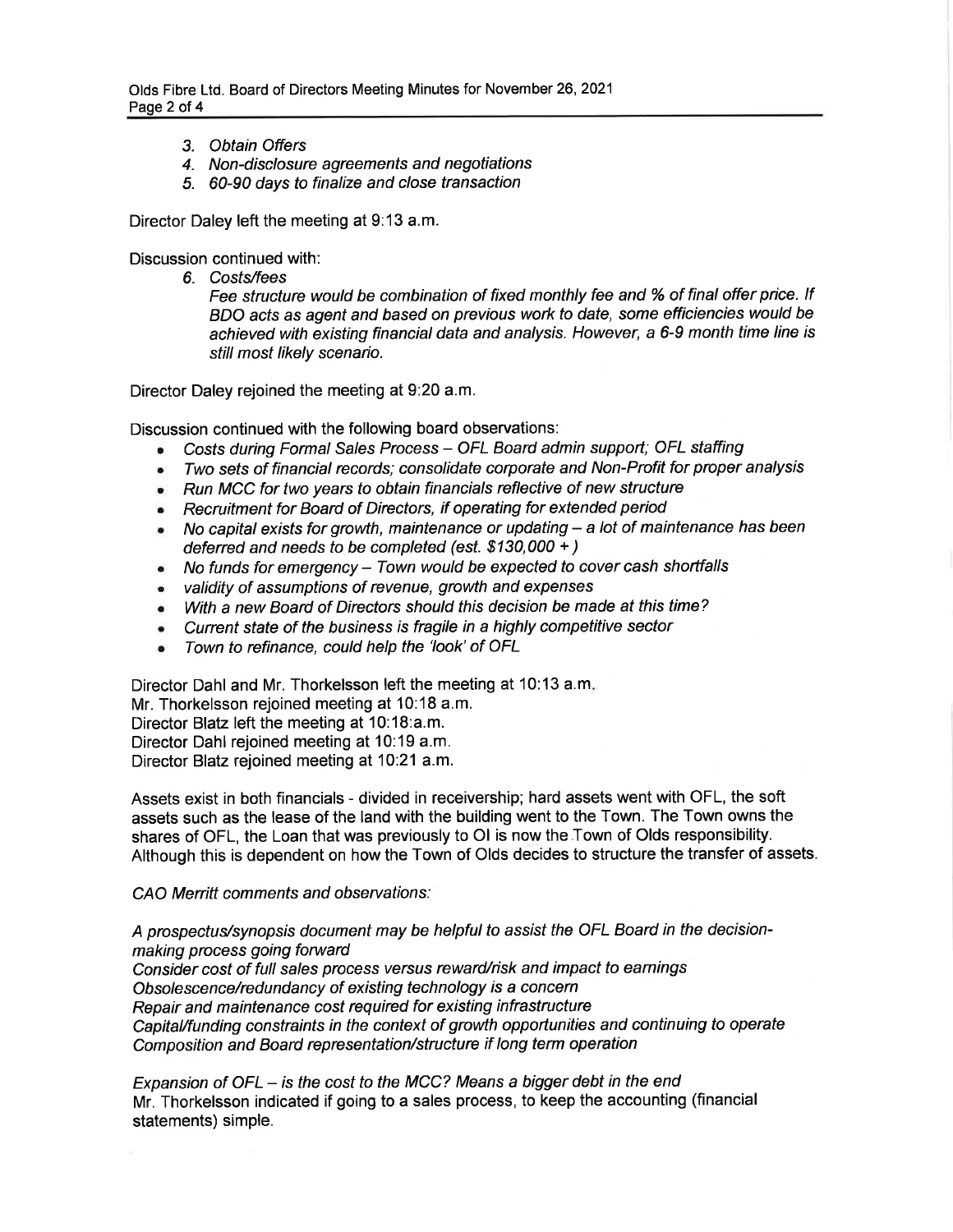The Board of Directors can initiate the sales process of the assets however a motion should go to Council to approve the sales process. The Town of Olds approves the sale of the shares.

Mrs. Linderman indicated that she is currently working with the Auditors to come and present to Town Council on the options available for structuring the transfer of assets.

Moved by Director Cummings, "that the Olds Fibre Ltd. Board of Directors request that Town of Olds Council initiate a formal sales process to be undertaken in a joint manner with this board."

CAO Merritt indicated that 'Presentation day' was suggest for the current process, not the formal sales process.

Director Cummings and CAO Merritt left the meeting at 11:02 a.m. Mr. Dave Lewis left the meeting at 11:03 a.m. Director Cummings and CAO Merritt returned to the meeting at 11:07 a.m.

The Board then voted on the motion on the floor Motion Carried (6-1)

Discussion included: staffing for OFL for ongoing operations Sole Source or bid for agent to manage sales process Roles and responsibilities of agent in terms of assisting with financial mgmt./acctg

### 4B) Update from November 9<sup>th</sup> Board Meeting

Chair Wilson provided update to the Board on the meeting with Mr. Thompson.

### 4C) BDO Engagement

Mrs. Linderman spoke on BDO Engagement seeking to confirm if the current BDO engagement (with the Town) should be moved to OFL and if OFL should be paying for these costs. She indicated she would like to invoice OFL for the costs we have incurred to date. Whether this is all costs or just since the inception of the MCC.

Discussion ensued on if Town should be invoicing OFL for any of these costs.

Consensus was to defer this item to Town Council as it is a Council decision to invoice OFL or not.

#### 4D) OFL line of credit

Mrs. Linderman spoke to the OFL line of credit - suggesting that it should be done sooner rather than later, in hopes the Town will not have to guarantee a new line.

Moved by Director Ryan, "that the Board direct Mr. Chris Thompson to start the process of the refinancing of the OFL line of credit." Carried Unanimously

### 4E) MVP Banking

Mrs. Linderman spoke on MVP Banking – seeking a motion from the board to allow her to setup a new bank account. Discussion on banking in general. Should it remain with ConnectFirst (where OFL currently banks) or with ATB. The thought is ConnectFirst has not been easy to